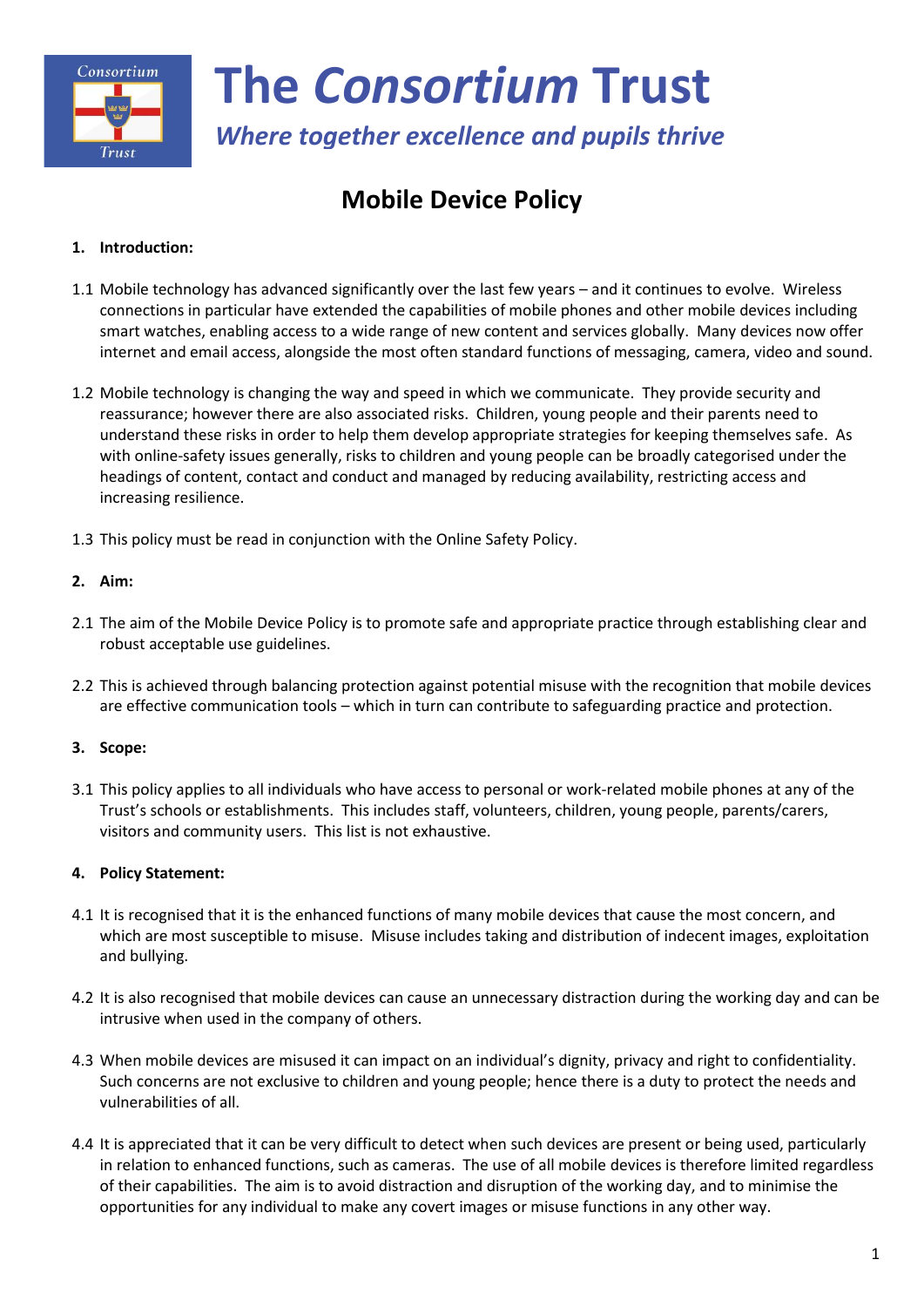

## *Where together excellence and pupils thrive*

- 4.5 Designated 'mobile free' areas situated within all of our settings are:
	- Changing areas (classrooms whilst children are changing for activities)
	- Toilets
- 4.6 A zero tolerance policy is in place with regards to the **use** of personal or work-related devices by any individual in these areas.

#### **5. Staff Code of Conduct:**

- 5.1 A code of conduct is promoted with the aim of creating a cooperative workforce, where staff work as a team, have high values and respect for each other; thus creating a strong morale and sense of commitment leading to increased productivity.
- 5.2 It is therefore ensured that all practitioners:
	- $>$  Have a clear understanding of what constitutes misuse
	- $>$  Are vigilant and alert to potential warning signs
	- $>$  Know how to minimise risk
	- Avoid putting themselves into compromising situations which could be misinterpreted and lead to possible allegations
	- Understand the need for professional boundaries and clear guidance regarding acceptable use
	- $>$  Are responsible for self-moderation of their own behaviours
	- $>$  Are aware of the importance of reporting concerns promptly
- 5.3 It is fully recognised that studies consistently indicate that imposing rigid regulations and/or 'bans' on the actions of others can be counterproductive, leading to a culture of suspicion, uncertainty and secrecy.
- 5.4 The imposition of rigorous, inflexible rules is therefore avoided, unless the potential risks of not enforcing them far out-weigh the benefits. An agreement of trust is therefore promoted regarding the carrying and use of mobile devices within the setting environment, which is agreed to by all practitioners.

#### **6. Procedures for EVERYONE**

- 6.1 Personal devices: effective guidance is in place to avoid the use of mobile devices causing unnecessary disruptions and distractions within the school or establishment, and to ensure effective safeguarding practice is promoted to protect against potential misuse.
- 6.2 In the interests of equality, and to further promote safety, the following guidance applies to any individual who has a mobile device on site, including staff, children, parents and visitors, as detailed below.
- 6.3 **Staff, volunteers and student teachers** are permitted to have their mobile devices about their person; however there is a clear expectation that all personal use is limited to allocated breaks and within staff only areas.
- 6.4 Other than in agreed exceptional circumstances with the Academy Head or line manager, devices must be switched off or silenced and calls and texts must not be taken or made during directed time.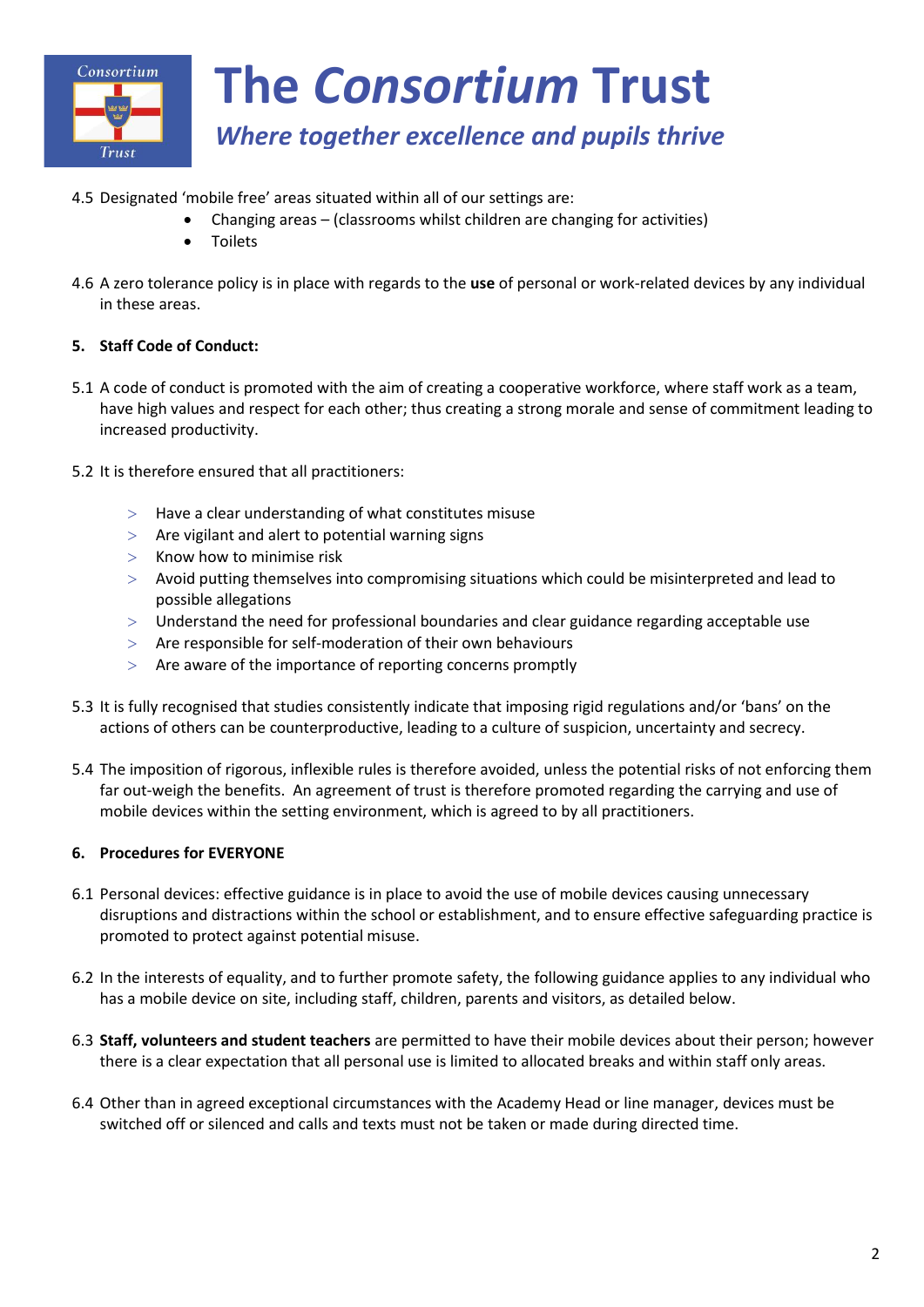

# *Where together excellence and pupils thrive*

- 6.5 **Staff, volunteers and student teachers** are generally not permitted, in any circumstance, to use their devices for taking, recording or sharing images and 'mobile free' areas must be observed at all times. However, it is recognised that staff members may find the use of a mobile device to be the best method of taking photographs at events such as sporting events and educational visits, however this must be authorised by the Academy Head, line manager or authorised person before the event. Staff members must transfer the images to the school intranet as soon as is practical after the event and delete the images from their personal mobile device.
- 6.6 **Staff, volunteers and student teachers** are not permitted to use their own personal devices for contacting children, young people and their families within or outside the setting unless authorised by the Academy Head or line manager.
- 6.7 **Parents/carers, visitors and contractors** are required not to use their mobile devices in any of the designated mobile free areas. Should phone calls and/or texts need to be taken or made, use is restricted to those areas not accessed by children in order to avoid any unnecessary disturbance or disruption to others. Under no circumstances is **any** individual permitted to take images or make recordings on a mobile device. Any individual bringing a personal device into the setting must ensure that it contains no inappropriate or illegal content.
- 6.8 **Pupils** are required not to use their mobile phones in any of the designated mobile free areas. Under no circumstances is **any** individual permitted to take images or make recordings on a mobile device. Any individual bringing a personal device into the setting must ensure that it contains no inappropriate or illegal content. Primary age pupils: are not permitted to retain mobile devices on their person, refer to section 9 'Safe Storage' Any personal devices will be handed into the school office and collected at the end of the day.

## **7. Work mobile (staff only)**

- 7.1 The use of a designated work mobile device is promoted (each school and establishment will assess the precise need and implementation) as it is:
	- An essential part of the emergency toolkit which is taken on off-site educational visits
	- An effective communication aid, enabling text, email messages and calls to be made and received
	- A back-up facility should problems be experienced with the landline or where contact needs to be made outside of work hours
- 7.2 Effective security measures are in place to safeguard against any potential misuse. Only authorised individuals have access to the work mobile device, stored securely when not in use.
- 7.3 Personal calls are not permitted to be made on the work mobile device, other than agreed exceptional circumstances. Contact or calls can be made via the work mobile device in the event of an emergency. All calls are logged.
- 7.4 The work mobile device is clearly labelled as such, and additional features such as cameras are disabled or not in use.

## **8. Driving**

8.1 If any practitioner is required to drive in a working capacity, and has responsibility for the work mobile device, the device must be switched off whilst driving. It is strongly recommended that practitioners follow the same procedures regarding their own personal mobile devices.